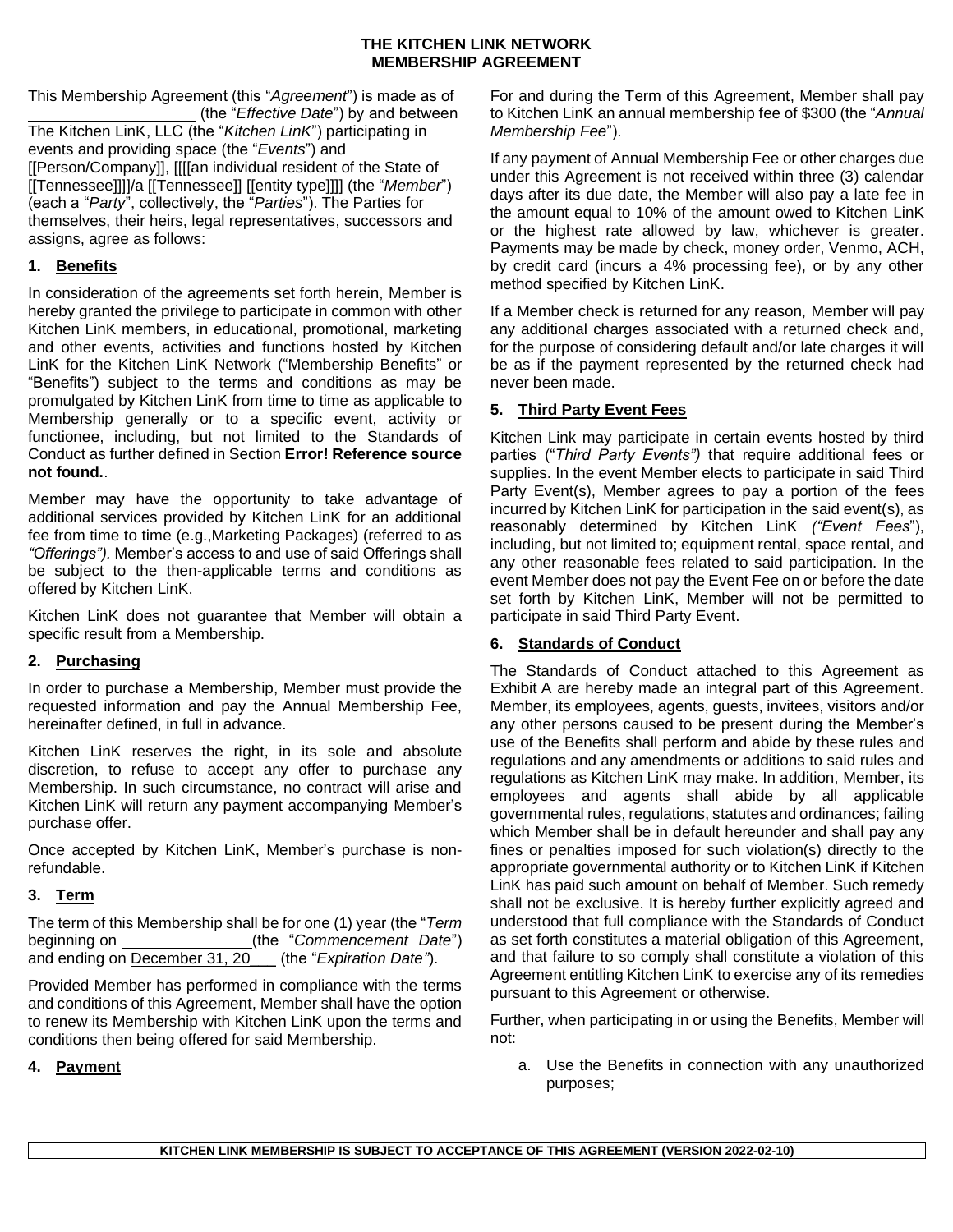- b. Defame, abuse, harass, stalk, threaten or otherwise violate the legal rights (such as rights of privacy and publicity) of others;
- c. Restrict or inhibit any other user from using and enjoying the Benefits;
- d. Violate any code of conduct of other guidelines which may be applicable for any particular Benefit; and
- e. Violate any applicable laws or regulations.

### **7. Waiver of Claims**

Kitchen LinK shall not be liable for any interruption or error in the provision of the Benefits to Member. Member waives any recourse as against Kitchen LinK for any claimed liability arising from the provision of the Benefits including, but not limited to loss, damage, expense or injuries to persons or property arising out of mistakes, omissions, interruptions, delays, errors or defects in transmission occurring in the course of furnishing the Benefits provided same are not caused by the willful acts of Kitchen LinK, as well any claim for business interruption and for consequential damages

### **8. Release**

With full awareness and appreciation of the risks involved, and in consideration of the Membership granted herein, Member, for itself and on behalf of its family, spouse, estate, heirs, executors, administrators, assigns, and personal representatives, hereby voluntarily forever release, waive, discharge, and covenant not to sue Kitchen LinK, LLC, or their owners, board members, partners, officers, agents, servants, independent contractors, affiliates, employees, instructors, staff, successors, and assigns (collectively, the "*Released Parties*") from any and all liability, claims, demands, actions, and causes of action whatsoever, directly or indirectly arising out of or related to any loss, damage, or injury, including death, that may be sustained by Member, or any of the property belonging to Member, whether caused by the negligence of the Released Parties during or arising from the use of the Membership Benefits.

#### <span id="page-1-0"></span>**9. Disclaimer of Warranties**

To the maximum extent permitted by applicable law, Kitchen LinK provides the Benefits "as is" and with all faults, and hereby disclaims with respect to the Benefits all warranties and conditions, whether express, implied or statutory, including, but not limited to, any (if any) warranties, duties or conditions of or related to: merchantability, fitness for a particular purpose, lack of viruses, accuracy or completeness of responses, results, workmanlike effort and lack of negligence. Also, there is no warranty, duty or condition of title, quiet enjoyment, quiet possession, correspondence to description or non-infringement. The entire risk as to the quality or arising out of participation in or the use of the Benefits, remains with Member.

## <span id="page-1-1"></span>**10. Exclusion of Certain Damages**

To the maximum extent permitted by applicable law, in no event shall Kitchen LinK or its subsidiaries (whether or not whollyowned), affiliates, divisions, and their past, present and future

officers, agents, shareholders, members, representatives, employees, successors and assigns, jointly or individually be liable for any direct, special, incidental, indirect, punitive, consequential or other damages whatsoever (including, but not limited to, damages for: loss of profits, loss of confidential or other information, business interruption, personal injury, loss of privacy, failure to meet any duty (including of good faith or of reasonable care), negligence, and any other pecuniary or other loss whatsoever) arising out of or in any way related to the participation in or inability to participate in or use of the Benefits, the provision of or failure to provide Benefits, or otherwise under or in connection with any provision of this agreement, even in the event of the fault, tort (including negligence), strict liability, breach of contract or breach of warranty of Kitchen LinK, and even if Kitchen LinK has been advised of the possibility of such damages.

### **11. Limitation of Liability and Remedies**

Notwithstanding any damages that Member might incur for any reason whatsoever (including, without limitation, all damages referenced above and all direct or general damages), the entire liability of Kitchen LinK or its subsidiaries (whether or not whollyowned), affiliates, divisions, and their past, present and future officers, agents, shareholders, members, representatives, employees, successors and assigns under any provision of this Agreement and Member's exclusive remedy for all of the foregoing shall be limited to actual damages incurred by Member based on reasonable reliance. The foregoing limitations, exclusions and disclaimers (including Section[s 9](#page-1-0)and [10](#page-1-1) above) shall apply to the maximum extent permitted by applicable law, even if any remedy fails its essential purpose.

#### **12. Indemnification**

As such, Member agrees to indemnify, defend, and hold harmless the Released Parties from and against any and all costs, expenses, damages, claims, lawsuits, judgments, losses, and/or liabilities (including attorney fees) arising either directly or indirectly from or related to any and all claims made by or against any of the Released Parties due to bodily injury, death, property damage, loss of use, monetary loss, or any other injury from or related to the Membership, whether caused by the negligence of the Released Parties or otherwise.

#### **13. Confidentiality**

a. Member acknowledges and agrees that during or as a result of its participation in the Membership Benefits, Member may be exposed to Confidential Information. "Confidential Information" shall mean all information, in whole or in part, that is disclosed by Kitchen LinK, or any member of the Kitchen LinK Network or any employee, affiliate, or agent thereof, that is nonpublic, confidential or proprietary in nature (the "Diclosing Party").

Confidential Information also includes, without limitation, information about business, sales, operations, know-how, trade secrets, recipes, processes, technology, products, employees, customers, marketing plans, financial information, services, services, business affairs, any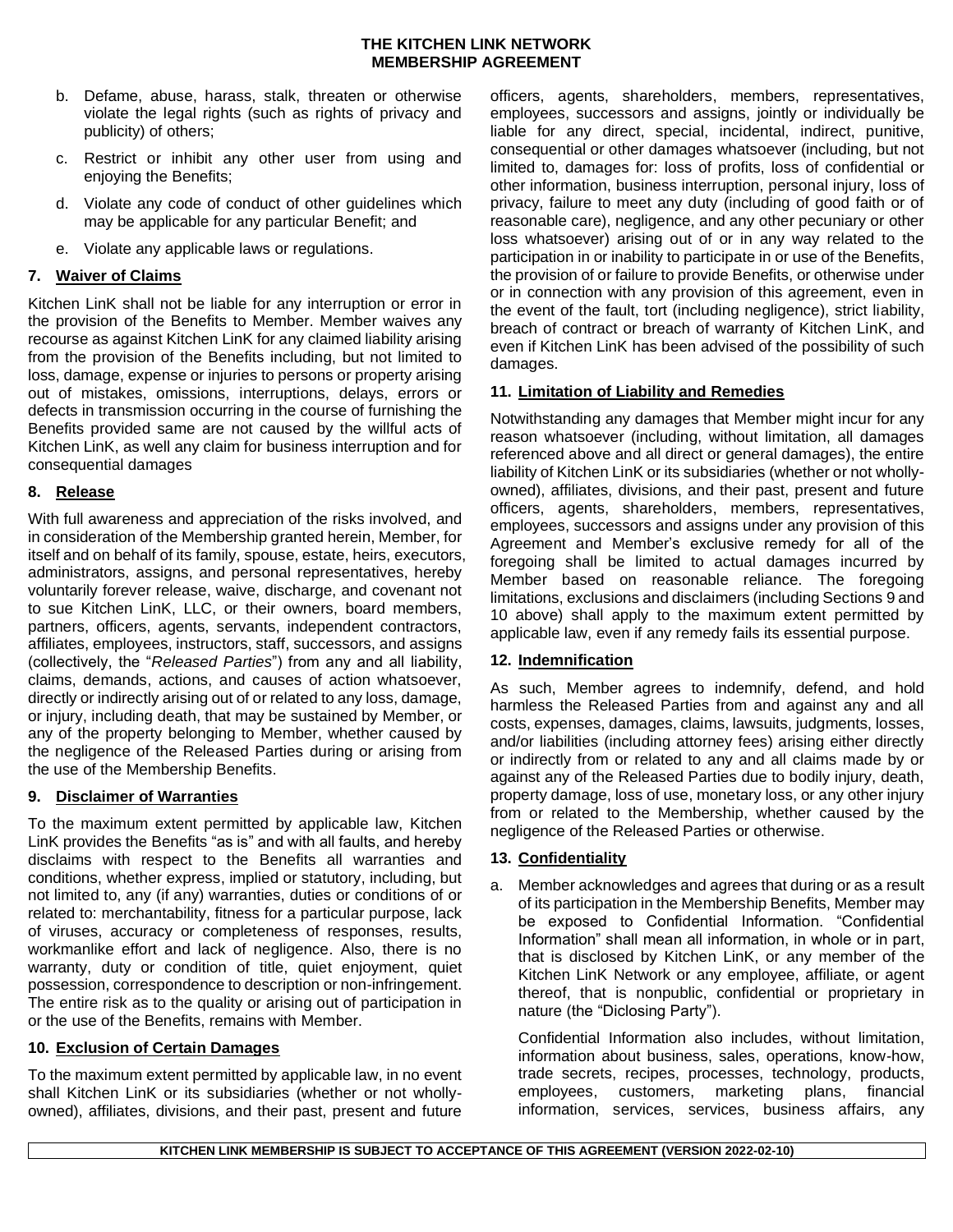knowledge gained through examination or observation of or access to the facilities, computer systems and/or books and records of Kitchen LinK or any member of the Kitchen LinK Network, any analyses, compilations, studies or other documents prepared by Kitchen LinK or otherwise derived in any manner from the Confidential Information and any information that Member is obligated to keep confidential or know or have reason to know should be treated as confidential.

- b. Member shall: (i) maintain all Confidential Information in strict confidence; (ii) not disclose Confidential Information to any third parties; (iii) not use the Confidential Information in any way directly or indirectly detrimental to Kitchen LinK or any member of the Kitchen LinK Network.
- c. All Confidential Information remains the sole and exclusive property of Kitchen LinK or the respective Disclosing Party. Member acknowledges and agrees that nothing in this Agreement will be construed as granting any rights to Member, by license or otherwise, in or to any Confidential Information or any patent, copyright or other intellectual property or proprietary rights of Kitchen LinK, or any member of the Kitchen LinK Network.

### **14. Additional Conditions of Use**

- a. Member agrees that Member is personally responsible for its safety and actions during its use of the Benefits. Member agrees its use of the Benefits will be in a safe manner and in accordance with the terms of this Agreement, applicable law and regulations, and any other instructions provided by Kitchen LinK.
- b. Member agrees that it will be responsible for any applicable fees for its use of the Benefits, and for any and all damage, loss, or clean-up of same caused by Member.
- c. Member hereby grants to Kitchen LinK, full and unrestricted publishing and use rights for any photographs taken by Kitchen LinK, and/or its owners, or staff, of Member, its likeness, its guests, their likeness, materials, products, and/or other items during Member's Use. Member hereby releases, discharges, and agrees to hold harmless Kitchen LinK from any liability by virtue of any blurring, distortion, alternations, optical illusion, or use in composite form, whether intentional or otherwise, that may occur or be produced in the taking of said photograph or any subsequent process thereof in any medium, as well as any publication thereof, including but without limitation, claims for libel or invasion of privacy.
- d. Member agrees that if Member violates any of the terms of this Agreement, or any other covenant between Member and Kitchen LinK, in Kitchen LinK's sole discretion, Kitchen LinK shall have the right to immediately terminate Member's Membership without refund and Member will quit said use of the Benefits immediately upon request.

### **15. Non-Disparagement**

The Parties agree and accept that the only venue for resolving a dispute shall be in the venue set forth herein below. The Parties agree that they neither will engage in any conduct or communications with a third party, public or private, designed to disparage the other. Neither Member nor any of its associates, employees or affiliates will directly or indirectly, in any capacity or manner, make, express, transmit, speak, write, verbalize or otherwise communicate in any way (or cause, further, assist, solicit, encourage, support or participate in any of the foregoing), any remark, comment, message, information, declaration, communication or other statement of any kind, whether verbal, in writing, electronically transferred or otherwise, that might reasonably be construed to be derogatory or critical of, or negative toward, Kitchen LinK or any of its programs, members, owners, directors, officers, affiliates, subsidiaries, employees, agents or representatives.

### **16. Insurance**

Member shall keep in force throughout the Term a Commercial General Liability Insurance policy or policies covering its participation in and use of any Membership Benefits with a combined single limit of not less than \$1,000,000 per occurrence and \$2,000,000 general aggregate covering bodily injury, property damage, broad form contractual liability, premises and operations, personal and advertising injury, and product liability and completed operations coverage.

Member agrees not to bring to any event or activity hosted by Kitchen LinK any articles or goods which may be prohibited by the standard form of fire insurance policy. It is agreed between the parties that in the event the insurance rates applicable to fire and extended coverage insurance covering the Benefits shall be increased by reason of any use of the Benefits made by the Member, then Member shall pay to Kitchen LinK such increase in insurance as shall be occasioned by said use.

Member agrees that if any property owned by it and located in, brought to any event or activity hosted by Kitchen LinK shall be damaged or destroyed by any peril, including, but not limited to, fire, explosion, falling plaster, steam, gas, electricity, water, rain or snow, or leaks from the pipes, appliances, or plumbing works or from the roof, street, or subsurface or from any other place or by dampness, Kitchen LinK shall not have any liability to Member, nor to any insurer of Member, for or in respect of such damage or destruction, and Member shall require all policies of risk insurance carried by it related to its use of the Benefits to contain or be endorsed with a provision in and by which the insurer designated therein shall waive its rights of subrogation (including deductibles) against Kitchen LinK and other such members of the Kitchen LinK Network.

## <span id="page-2-0"></span>**17. Transfers**

Member shall not: (i) assign, mortgage, pledge, hypothecate, encumber, permit any lien to attach to, or otherwise transfer, this Agreement or any interest hereunder, by operation of law or otherwise, or (ii) permit the use of the Benefits by any parties other than Member (all of the foregoing are hereinafter referred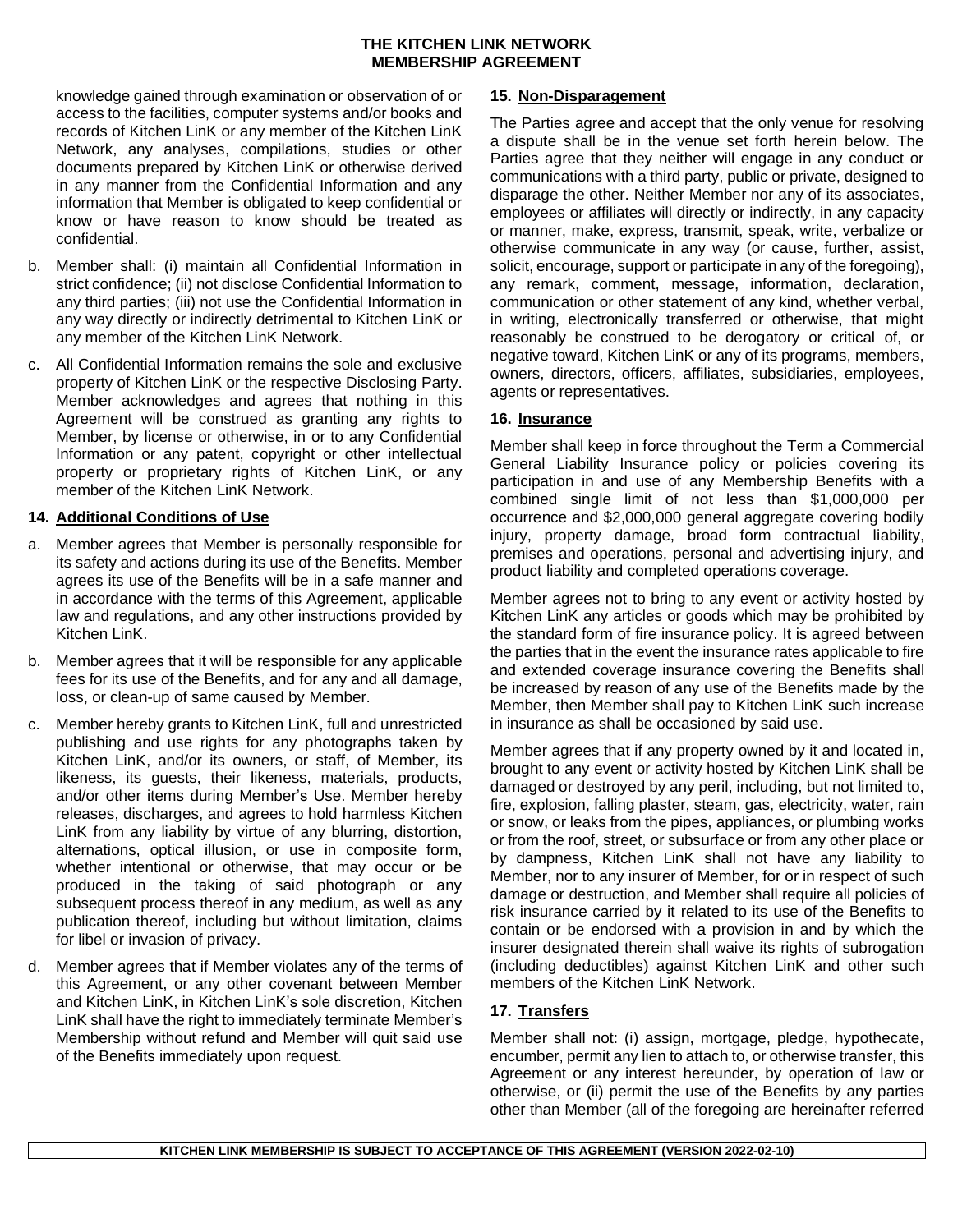to collectively as "*Transfers*" and any Party to whom any Transfer is made or sought to be made is hereinafter referred to as a "*Transferee*"). Any Transfer made without complying with this Section [17](#page-2-0) shall, at Kitchen LinK's option, be null, void and of no effect (which shall not be in limitation of Kitchen LinK's other remedies). For purposes of this Agreement, a change in control of the Member shall be deemed a Transfer.

Kitchen LinK shall be entitled to assign this Agreement to any other company without prior notice to Member.

### **18. Force Majeure**

Kitchen LinK shall not be liable or responsible to Member, nor be deemed to have breached the terms of this Agreement, for any failure or delay in fulfilling or performing any of the terms of this Agreement when and to the extent such failure or delay is caused by or results from acts or circumstances beyond the reasonable control of Kitchen LinK, including Acts of God, fire, floods, war, sabotage, accidents, pandemics, labor disputes or shortage, governmental laws, ordinances, rules and regulations whether valid or invalid, inability to obtain material, equipment or transportation, or any other event that makes the performance commercially impractical. Force majeure shall not relieve Member of its obligation to pay any amounts due hereunder.

## **19. Time is of the Essence**

Time is of the essence as to the performance by Member of all covenants, terms and provisions of this Agreement.

### **20. Attorney's Fees**

If any action at law or in equity is necessary to enforce or interpret the terms of this Agreement, Kitchen LinK shall be entitled to reasonable attorney's fees, costs and necessary disbursements in addition to any other relief to which Kitchen LinK may be entitled.

## **21. Covenant and Condition**

Each term, provision and obligation of this Agreement to be performed by Member shall be construed as both a covenant and condition.

## **22. Notices**

Any notice under this Agreement to Kitchen LinK shall be in writing by certified or registered mail, return receipt requested, at:

Kitchen LinK, LLC [[ADDRESS]] [[CITY, STATE ZIP]]

Any notice to Member shall be delivered to the address above by hand or by first class mail. If such mail is properly addressed and delivered or mailed, as required above, it shall be deemed notice for all purposes, given when sent or delivered, even if returned as undelivered.

# **23. Governing Law**

This Agreement is governed by and construed in accordance with the laws of Tennessee and Member irrevocably submits to the exclusive jurisdiction of any court of competent jurisdiction in and for Knox County, Tennessee and agree that a final judgment in any action or proceeding is conclusive and may be enforced by suit or in any other manner provided by law or in equity.

### **24. Termination**

Kitchen LinK reserves the right, in its sole discretion, to terminate Member's Membership, access to the Benefits or any portion thereof at any time, if Member or its guests become disruptive to Kitchen LinK or other users or participants, if Member fails to follow the Standards of Conduct, or if Member otherwise violates the terms of this Agreement. Member shall not be entitled to a refund of any portion of the fees and shall not be excused from any remaining payments under a payment plan in the event of such termination.

Either Party may terminate this Agreement upon 60 days prior written notice to the other Party; provided, however, if Member terminates prior to the expiration of the Term, Kitchen LinK shall retain the Annual Membership Fee. Kitchen LinK reserves the right to terminate any Benefits at any time. All obligations and responsibilities of Member under this Agreement, which are not fully performed shall survive the termination of this Agreement.

### **25. Execution by Member**

The Party or parties executing this Agreement on behalf of the Member warrant(s) and represent(s): (i) that such executing Party (or parties) has (or have) complete and full authority to execute this Agreement on behalf of Member; (ii) that Member shall fully perform its obligations hereunder; and (iii) Member is at least 21 years of age.

## **26. General**

This Agreement embodies the entire agreement and understanding between Member and Kitchen LinK relating to its subject matter and merges all prior discussions, oral or otherwise. If any of the provisions hereof are found to be unenforceable, the remainder shall be enforced as fully as possible and the unenforceable provision(s) shall be deemed modified to the limited extent required to permit enforcement of this Agreement as a whole. Kitchen LinK shall not be deemed hereby to have waived any rights or remedies it may have in law or equity, nor to have given any authorizations or waived any of its rights under the terms of this Agreement, unless, and only to the extent, it does so by a specific writing signed by a duly authorized officer of Kitchen LinK. This Agreement may be executed in two or more counterparts, each of which shall be deemed to be an original, but all of which together shall constitute one and the same instrument.

*\*Signatures appear on following page\**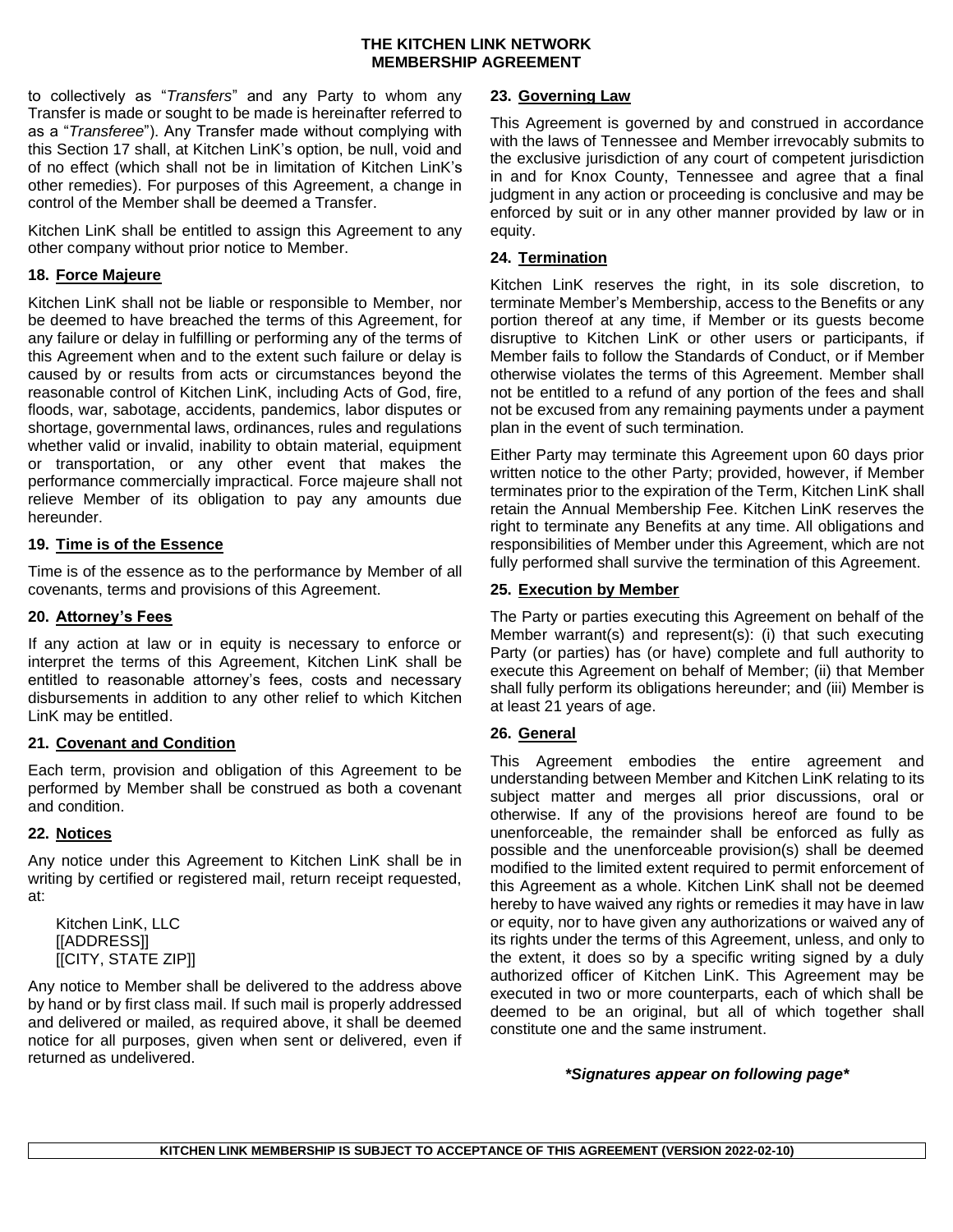#### **SIGNATURES**

#### *Member:*

IN WITNESS WHEREOF, Kitchen LinK and Member have executed this Agreement as of the Effective Date.

#### *Kitchen LinK:*

**Kitchen LinK, LLC**, a Tennessee limited liability company

By:

**Signature** 

Kathryne Ogrod Print Name

**Title** 

Date: **Date: Date: Date: Date: Date: Date: Date: Date: Date: Date: Date: Date: Date: Date: Date: Date: Date: Date: Date: Date: Date: Date: Date: Date: Date: Date: Date:**

Kitchen LinK Address:

Street Address

| Knoxville, | Tennessee |     |
|------------|-----------|-----|
| City       | State     | Zip |

Email address

Kitchen LinK Telephone:

Phone number

#### **{Member\_Full\_Name}**, {Member\_Jurisdiction\_Type}

By: **Signature** {Member\_Rep\_Full\_Name} Print Name {Member\_Rep\_Title} **Title** Date: <u>with the contract of the contract of</u> the contract of the contract of the contract of the contract of the contract of the contract of the contract of the contract of the contract of the contract of the contract of t Member Address: {Member\_Street} Street Address {Member\_City} (ST} (Zip}<br>City State Zip City **State** {Member\_Email} Email address

Member Telephone:

{Member\_Telephone} Phone number

Member Website:

{Member\_Website\_URL} Website

Is it OK to publish your name, company, position, and web site on our website and/or member directory and web site, as applicable? Your personal contact information (phone, address, email) will be kept private.

No No Nesternal Contract Contract Contract Contract Contract Contract Contract Contract Contract Contract Contract Contract Contract Contract Contract Contract Contract Contract Contract Contract Contract Contract Contract